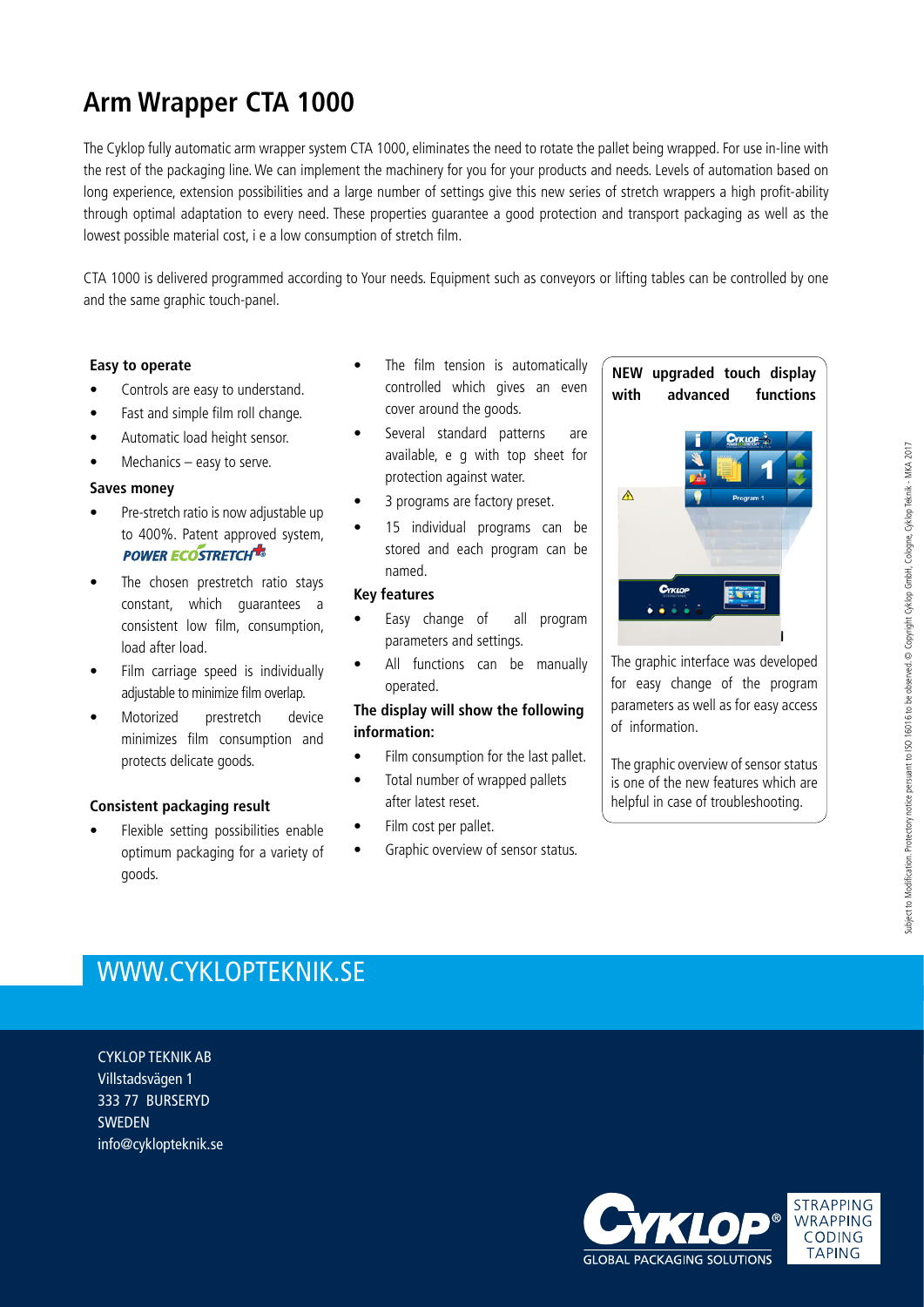

# Fully Automatic Arm Wrapper **CTA 1000**

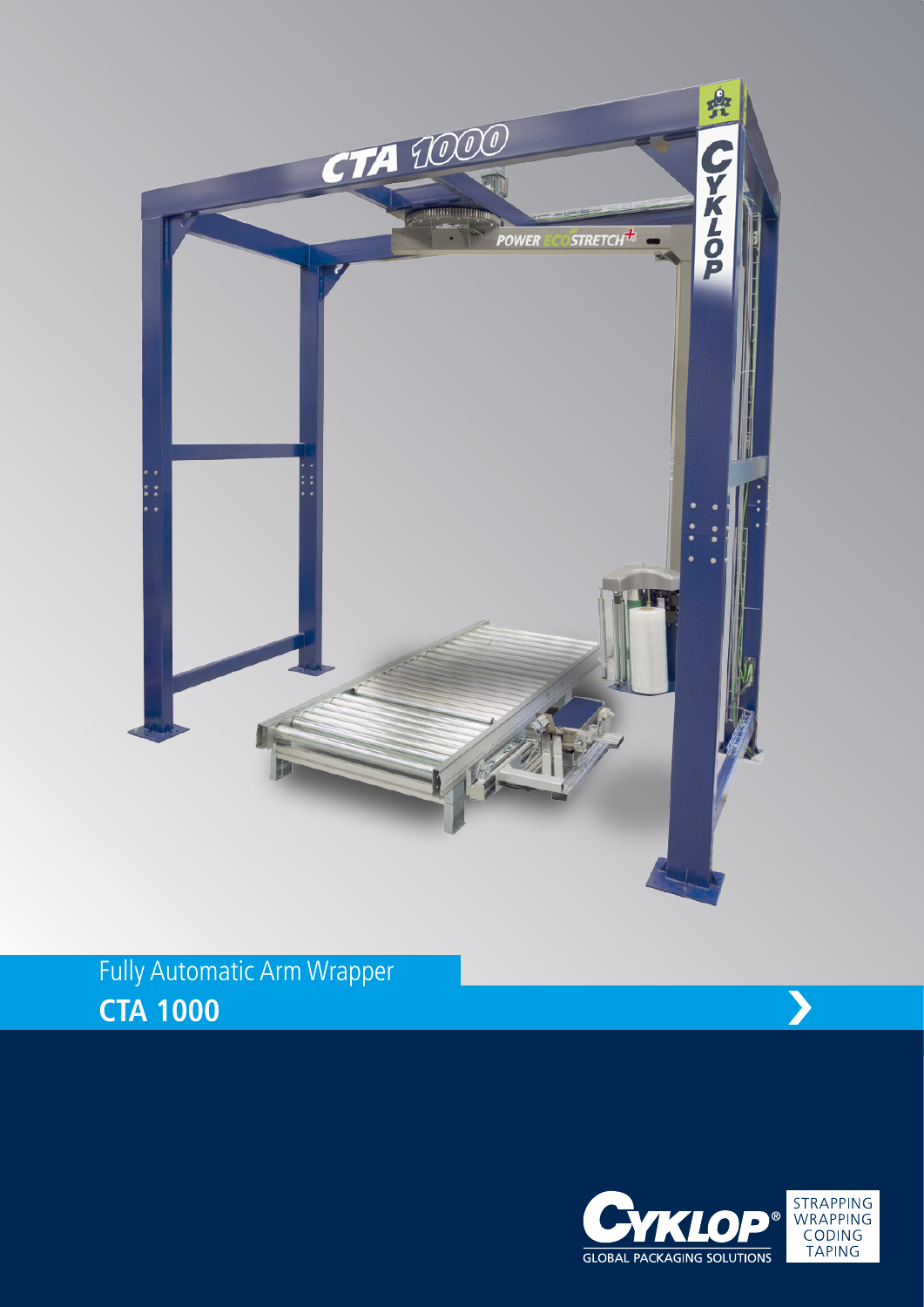### ARM WRAPPER CTA 1000 Specification and dimensions



with adjustable prestretch system in eight steps up to 400%

**Standard** 





| $Dim$ ( $mm$ )                     |      |      |      | ◡    | -    |        |        |  |
|------------------------------------|------|------|------|------|------|--------|--------|--|
| Standard                           | 2040 | 3740 | 4070 | 3130 | 1990 | Ø 2700 | Ø 1800 |  |
| Crated dimensions std machine: tba |      |      |      |      |      |        |        |  |